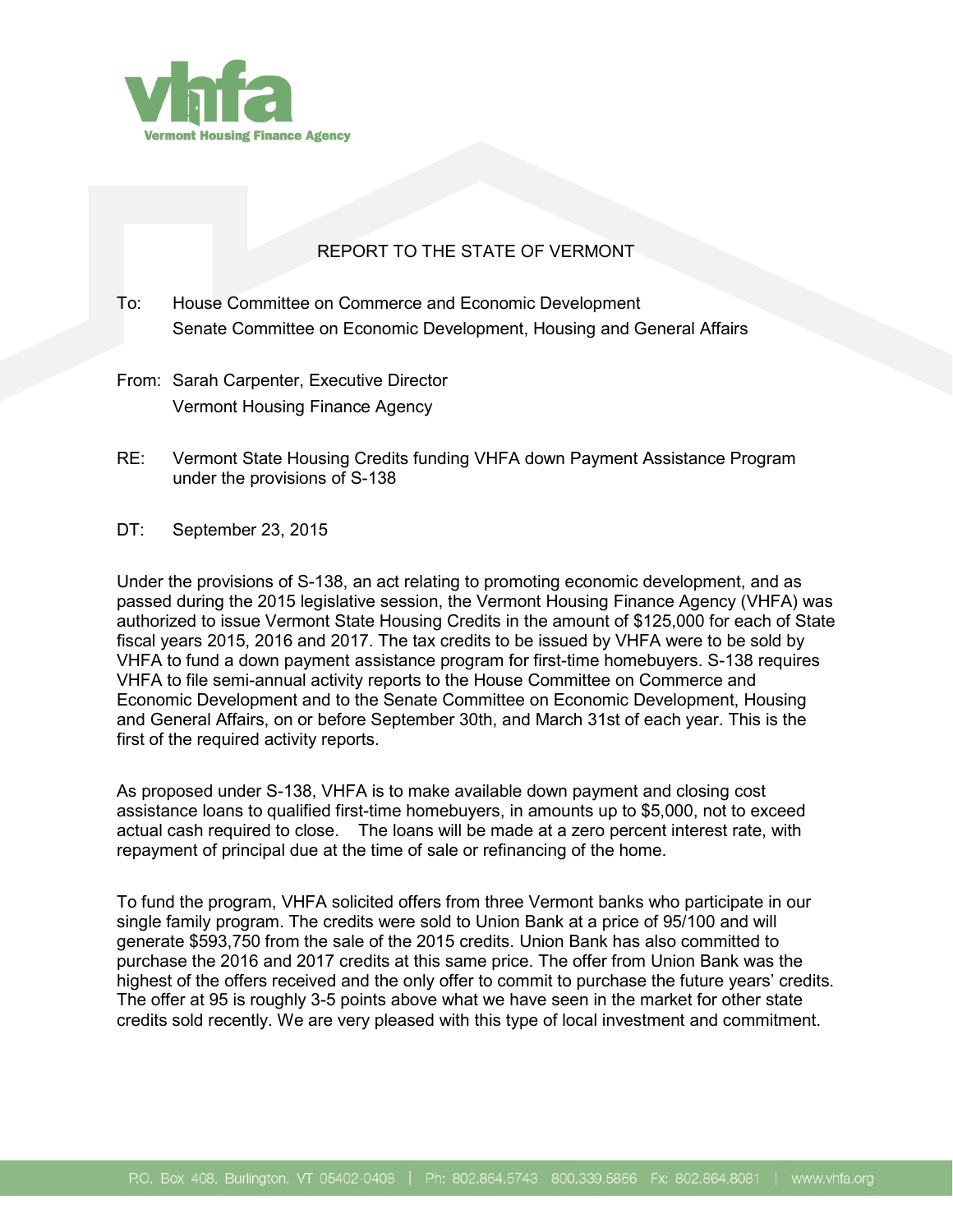This summer has been a busy one for all our participating lenders as they have been gearing up for significantly increased disclosure reporting requirements from the Federal government, so adding a new program isn't always as easy as it seems.

VHFA spent much of June-August establishing policies and procedures necessary to implement the program, followed by training sessions with our participating lenders, Realtors and the home ownership centers. The program was first made available effective August 24th.

In addition to training sessions with our housing and lending partners, who are critical to delivering VHFA loans, the Down Payment Assistance Program is being marketed on the VHFA website and with various media as follows:

- A new VHFA webpage where the program is described at: http://www.vhfa.org/homebuyers/loanprograms/downpaymentassistance. It is also the primary carousel feature on the main landing page of www.vhfa.org.
- Down payment assistance is addressed in our new consumer video and in our current television/web pre-roll advertising development. Additionally, VHFA hung a 5' by 15' banner on the outside of VHFA's building which will be displayed for the next 30 days advertising the program.
- VHFA places advertising with print and online outlets throughout the state, including the major media players for each regional and local market of Vermont. Down payment and closing cost assistance is now a central piece of those advertising efforts to increase public awareness.
- Marketing at a major conference of statewide employer human resource professionals and the semi-annual Upper Valley business breakfast. We have reached out to the statewide network of Regional Development Councils and plan to attend a joint meeting in early October to present the program, and have been working with several employers (who have a high proportion of younger staff) to do presentations at their places of work to explain the program and increase workers' understanding of it.
- Knowing the power (and relative efficiency in cost) of social media, VHFA has taken several steps to increase our exposure through Twitter and Facebook in preparation for the program's launch. We paid to sponsor several Facebook posts about the program, which increased our exposure to users who may not have already "liked" or been following VHFA. Since the bill was signed, VHFA's Facebook followers increased by 42%. For example, a post we made about our press conference on September 18th has already lead to almost 250 people clicking through to our website for more information, and 74 people "sharing" it with their networks.
- VHFA hosted a press conference on September 18th with the Governor, Rep. Dakin and Sen. Baruth, Union Bank, a local employer, and other champions of the program which generated a tremendous amount of press coverage in the Burlington Free Press, WCAX, FOX/ABC, Rutland Herald, Times Argus, WDEV, and WAMC radio.